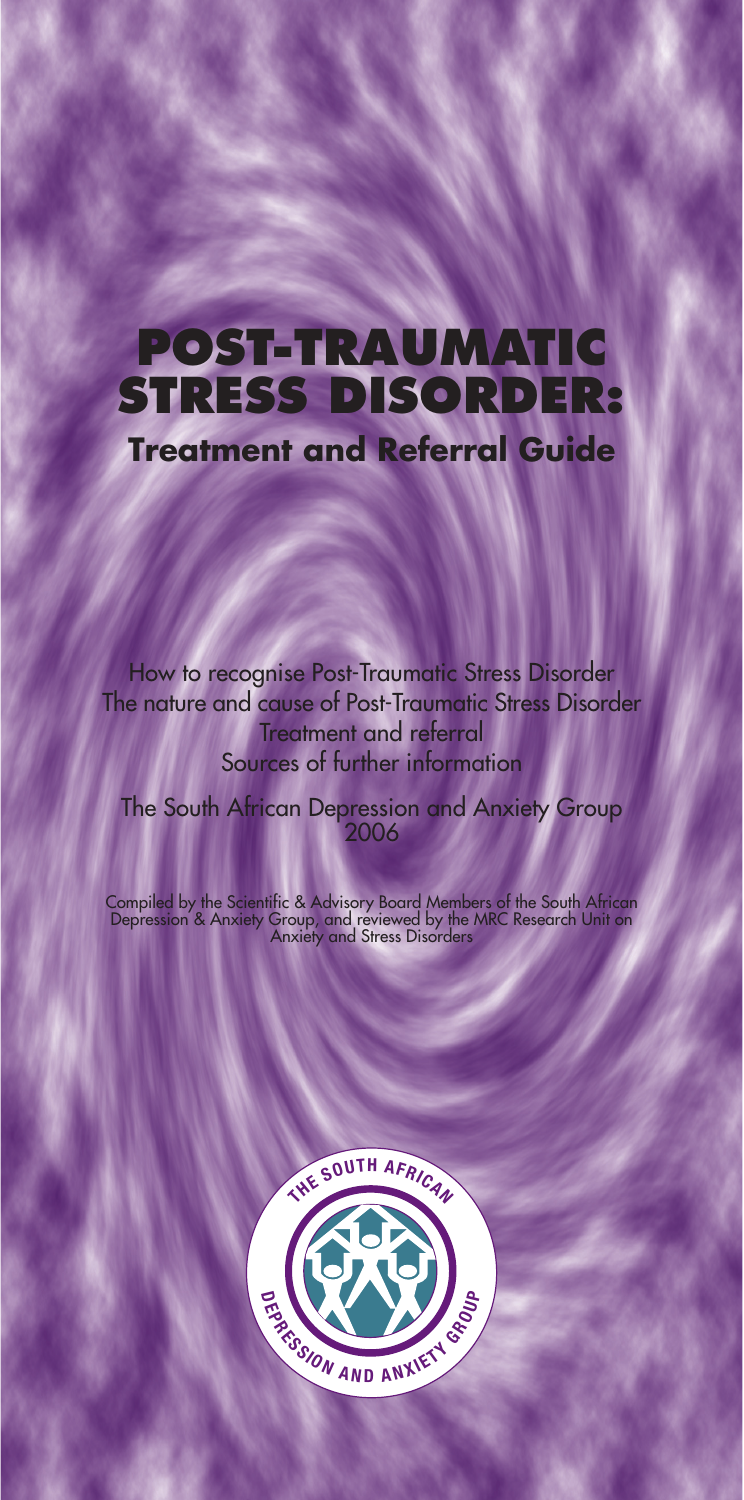## **CASE STUDY:**

"I was raped when I was 25 years old. For a long time, I thought and spoke about the rape only on an intellectual level - as though it was something that had happened to somebody else. I have always been aware that it actually happened to me; but I just had no feeling about it all. For a while, I seemed to skid along uncontrollably through life....

I found myself reliving the rape ordeal over and over. I was having flashbacks. These would crash over me and leave me bewildered and terrified. Every instant of each flashback was startling and disturbing. I felt like my entire head was shaking even though I remained perfectly still. I would suddenly feel flushed and my mouth would dry up. I began to feel that I was being held in suspension; my breathing became uncontrolled. I was no longer aware of the cushion on the chair I was sitting in, or that my arm was touching a piece of furniture. I felt as if I was trapped inside a terrible bubble, floating around in the sickly emotions associated with the rape. You feel really shaken after a flashback, physically and mentally exhausted.

The rape happened the week before Christmas, and I felt out of sorts around Christmas time. I couldn't believe or understand why my whole life plunged into constant anxiety and fear.

After seeking help and receiving treatment for Post-Traumatic Stress Disorder from which I was suffering, I have been able to pick up the scattered pieces of my life and start living normally again. It has taken some time, but I am gradually beginning to feel in control of my life again".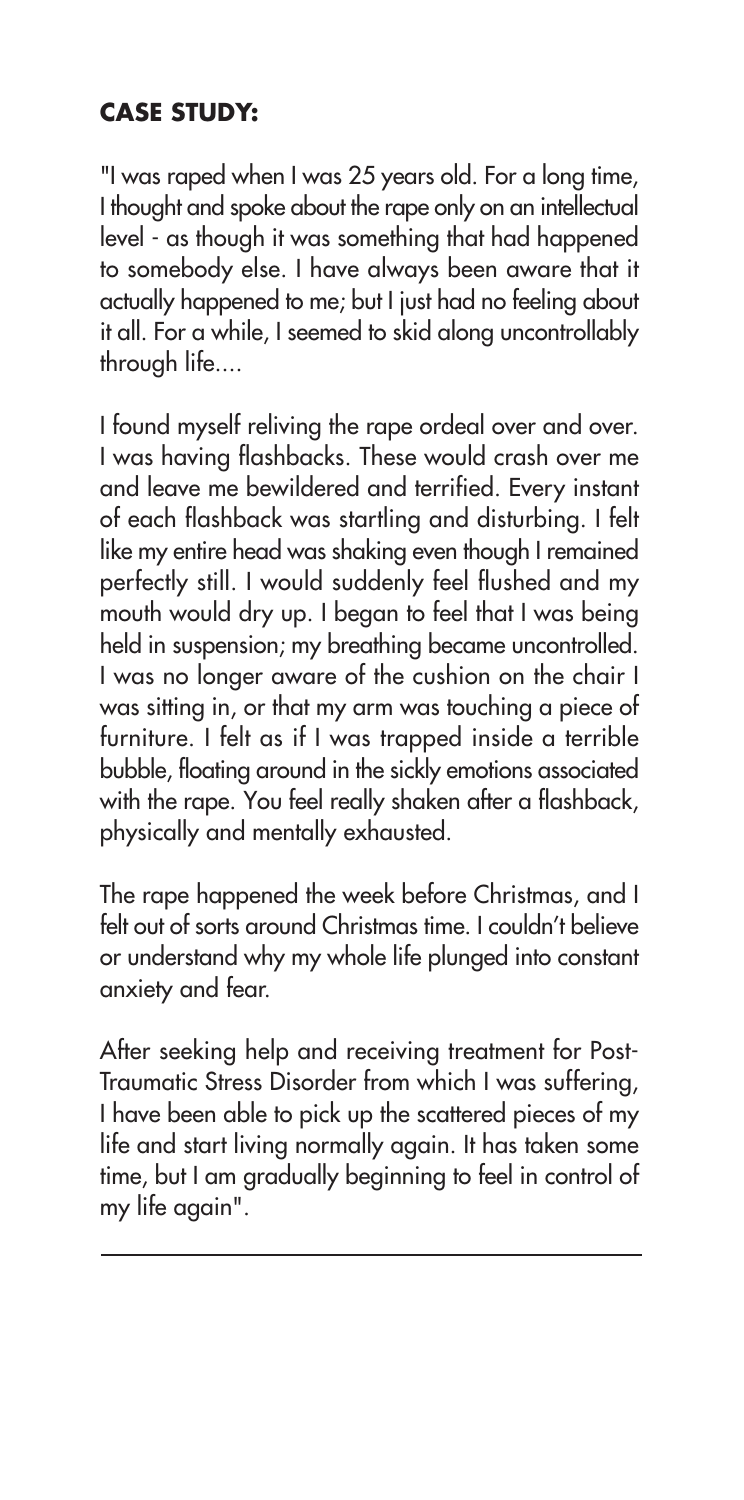## **What is Post-Traumatic Stress Disorder?**

Post-Traumatic Stress Disorder is a debilitating condition which follows a traumatic event. Also called shell shock, battle fatigue, accident neurosis and post-rape syndrome, Post-Traumatic Stress Disorder (PTSD) is often misunderstood and misdiagnosed. However, the condition has very specific symptoms that are part of a definite psychiatric disorder.

A person has PTSD when the symptoms of the disorder cause distress and interference in daily life. Often, people with PTSD are plagued by persistent frightening memories of the traumatic event called flashbacks; and they feel constantly emotionally numbed by the ordeal. What makes the flashbacks especially bad is that they bring back the emotions associated with the traumatic event.

This disorder was first brought to the public attention by war veterans following the Korean and Vietnam wars; it was then seen as a problem specifically suffered by soldiers who have had intimate contact with the actual fighting in the war. But PTSD can result from any traumatic incident; examples are natural disasters, domestic violence and vehicle accidents. The disease can be triggered not only by experiencing a traumatic event, but also through witnessing a traumatic event; witnessing all the same causes are present for the victim of the trauma, but observer's PTSD if from the perspective of a witness. Witness PTSD can be just as serious as for someone who actually experienced the trauma.

#### **Who is affected by Post-Traumatic Stress Disorder?**

Psychiatrists estimate that up to 10 % of the population has been affected by PTSD that can be recognized by a psychologist and treated. Still more show only some symptoms of the disorder. While it was once thought to be mostly a disorder of war veterans involved in heavy combat, it is now known that PTSD can affect anyone who has been involved in a significant traumatic event (and sometimes not so significant – PTSD can still be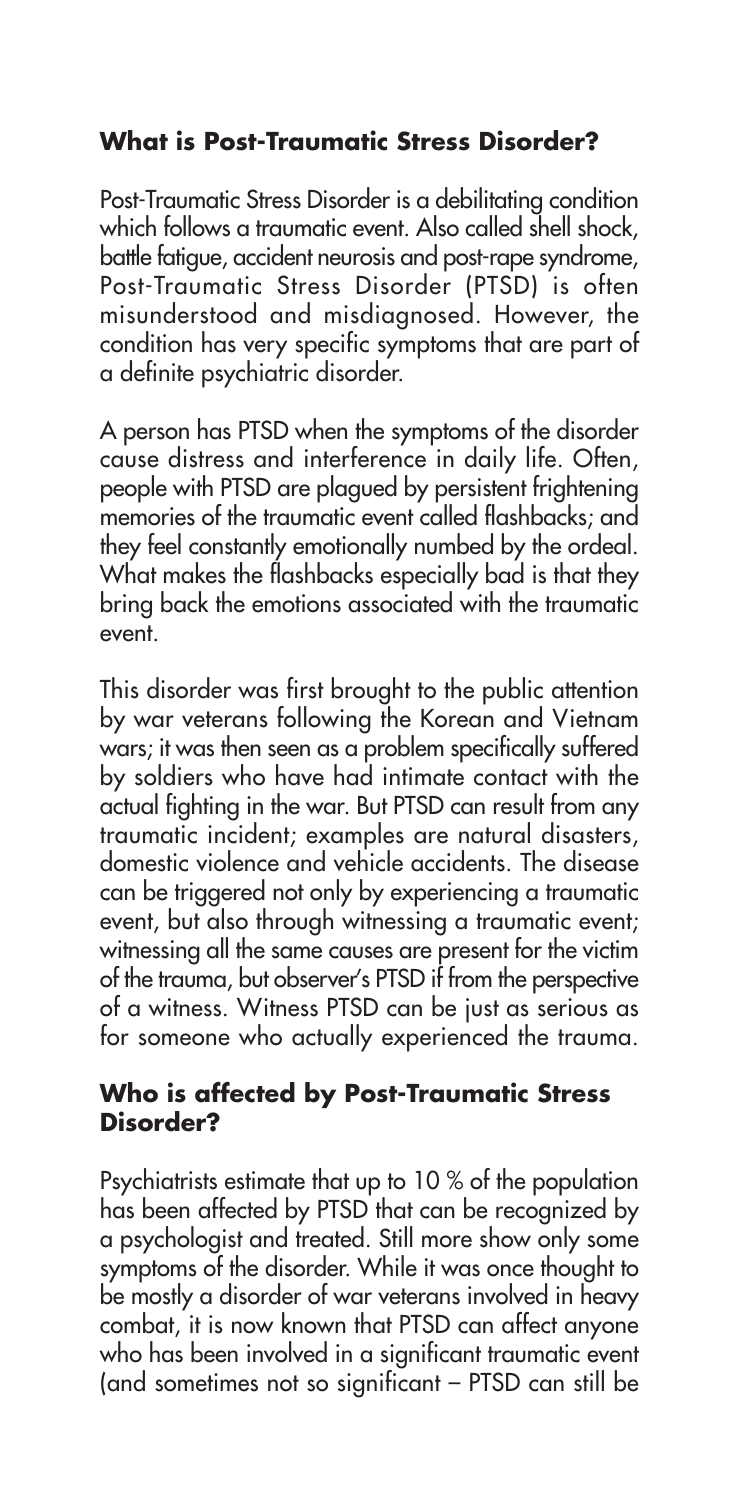present even after something small like a bumper bash). Not everyone who has experienced a trauma will develop full PTSD, or require treatment; some recover with the help of family, friends or other support. It is important to note that a sufferer still requires help; it's just not always professional help. However, many people require professional help to successfully and fully recover from the symptoms that result from experiencing, witnessing or participating in a traumatic event.

Although the current understanding of PTSD is based primarily on studies of trauma in adults, PTSD occurs in children as well. It is well known that traumatic occurrences (such as domestic abuse, loss of a parent or parents, war and natural disasters) often have a profound impact specifically on the lives of children. Further research is needed in order to establish the special characteristics of the disorder in children distinguishing it from PTSD in adults. For example, it is not clear how the development and resolution of the condition is affected by the type of trauma, age that PTSD starts to become problematic and the type of treatment used.

## **What are the symptoms of PTSD?**

PTSD usually appears within three months of the trauma, but sometimes the condition may only surface months or even years after the event. Doctors categorise PTSD symptoms into three groups:

**Intrusive Symptoms: People suffering from PTSD** may have periods where the traumatic event "intrudes" into their current life. This occurs when sudden, vivid memories accompanied by the painful emotions associated with the trauma. This combination dominates the sufferer's attention – this is the flashback, again. The flashback may be so powerful, that the individual may feel as if the trauma is actually being experienced all over again. In traumatised children, this re-living of the trauma often occurs in the form of repetitive play, where some ritual is repeated over and over in the child's play. This often represents in some way the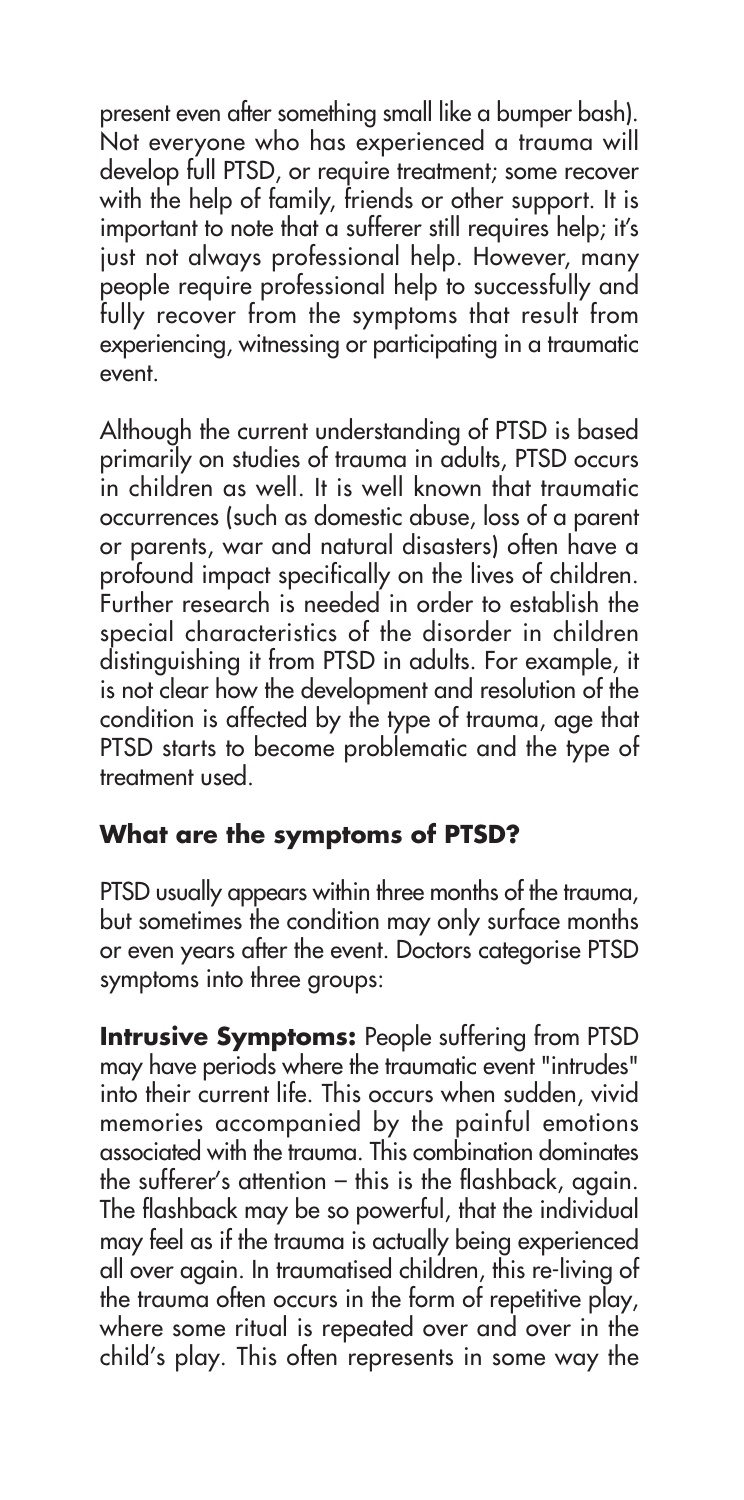trauma that the child experienced.

At times, the re-experiencing occurs in nightmares that feel so real that the person wakes up screaming in terror, because it felt as if the trauma was being reenacted in sleep. In young children, distressing dreams of the traumatic event evolve into generalised nightmares of monsters, threats to other people close to them and rescue attempts.

At other times, the re-experience comes to as a sudden, painful onslaught of emotions that seemingly have no cause, but are usually linked to the traumatic event. These emotions are often those of grief that bring tears and the sensation of a tight throat; there may also be feelings of anger or fear. Fantasies of revenge may also occur. Individuals recount that these experiences of intense emotion occur repeatedly, in much the same way as memories or dreams of the traumatic event would also occur.

**Avoidance Symptoms:** These symptoms affect a person's relationship with other people because he or she will tend to avoid close emotional ties with family, friends and colleagues. At first, the person may feel emotionally numbed, their emotions are often diminished to the extent that only routine, mechanical activities are completed. Thus, the individual alternates between the flood of emotions caused by the repeated reexperiencing of the event and the inability to feel or express emotion. PTSD sufferers will frequently say that they cannot 'feel' emotion, especially towards those closest to them. When emotions are felt, there is often great difficulty expressing them. As the avoidance continues, the person may seem bored, cold or preoccupied. Family members often feel rebuffed or rejected by the PTSD sufferer because he or she lacks affection and acts in a mechanical manner.

For children, emotional numbness and diminished interest in significant activities may be difficult to explain to a therapist. For this reason, the reports of parents, teachers and other observers are particularly important.

PTSD sufferers also often avoid situations that may serve as reminders of the traumatic event because the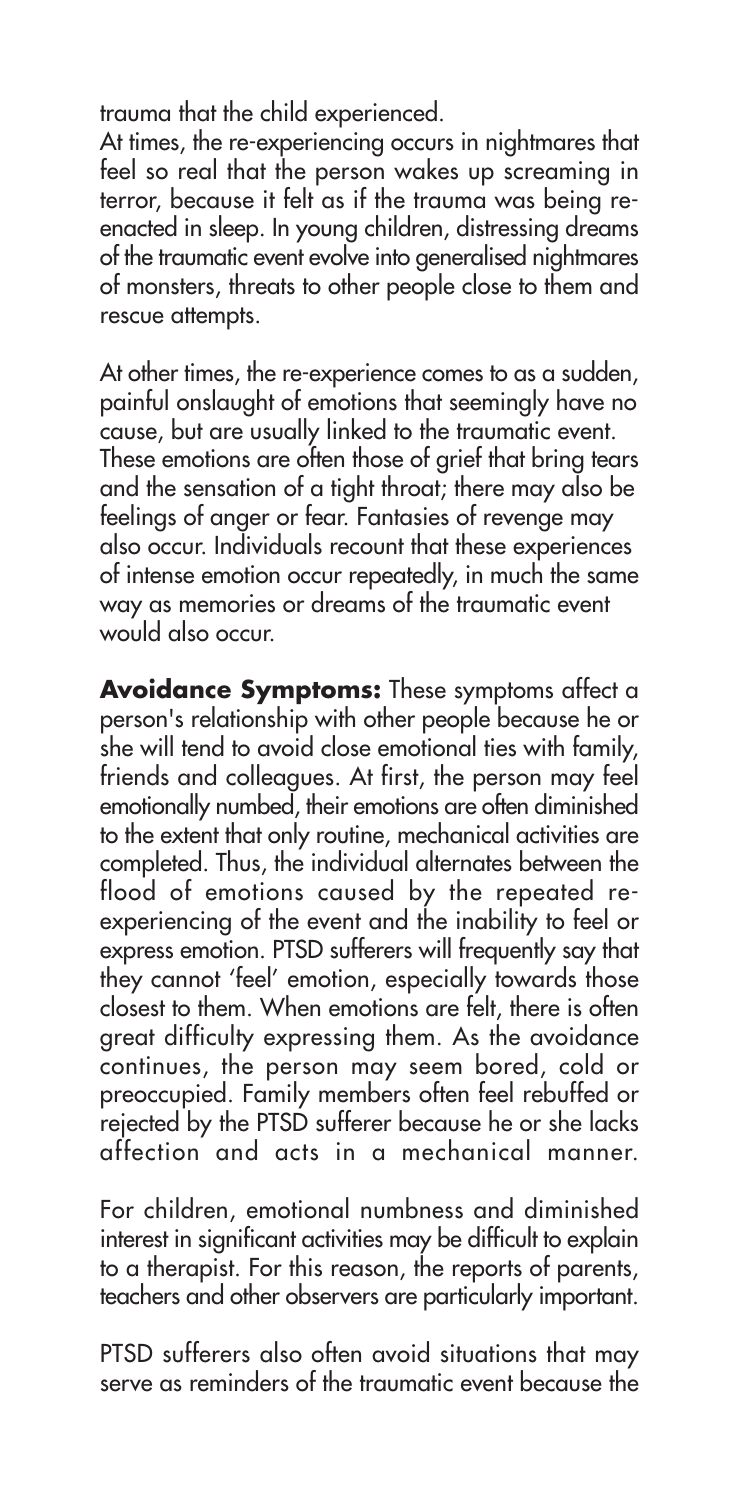symptoms may worsen around activities or situations which resemble- even in a very small way- the original trauma. A hijack victim, for example, may find it extremely frightening to drive.

Over time, the person may become so fearful of particular situations that his or her daily life is characterised by attempts to avoid these situations.

**Hyperarousal Symptoms:** PTSD can cause sufferers to act as if they are continually threatened by the trauma that caused their illness. Sufferers often become irritable, even when not provoked, and may have trouble concentrating or remembering current information. Insomnia (difficulty sleeping) may develop as a result of irritability. PTSD sufferers may have an exaggerated startle response - for instance, a war veteran may revert to combat behaviour and dive for cover when the sound of a car backfiring or a string of firecrackers exploding is heard. At times, those with PTSD can suffer panic attacks, resulting from the extreme fear they felt during the traumatic event. During the panic attack, their throats tighten and breathing and heart rate increase dramatically, resulting in feelings of nausea and dizziness. Children may exhibit physical symptoms, including stomach and head aches, in addition to the symptoms of increased arousal.

**Associated Features:** Finally, many people suffering with PTSD also attempt to rid themselves of painful reexperiences loneliness and panic attacks by abusing, alcohol or other drugs as a form of self medication. Substance abuse helps to blunt emotions and allows traumatic events to be temporarily forgotten. A person with PTSD may also show poor control over impulses and may therefore be at risk for suicide.

**Other Related Problems:** The inability of PTSD sufferers to resolve grief and anger over the injury or loss brought about by the traumatic episode means that the trauma will continue to control their behaviour without them being aware of it. Some people also feel guilty because they have survived a disaster while others may not have. With combat veterans or survivors of civilian disasters, the guilt may be worsened if they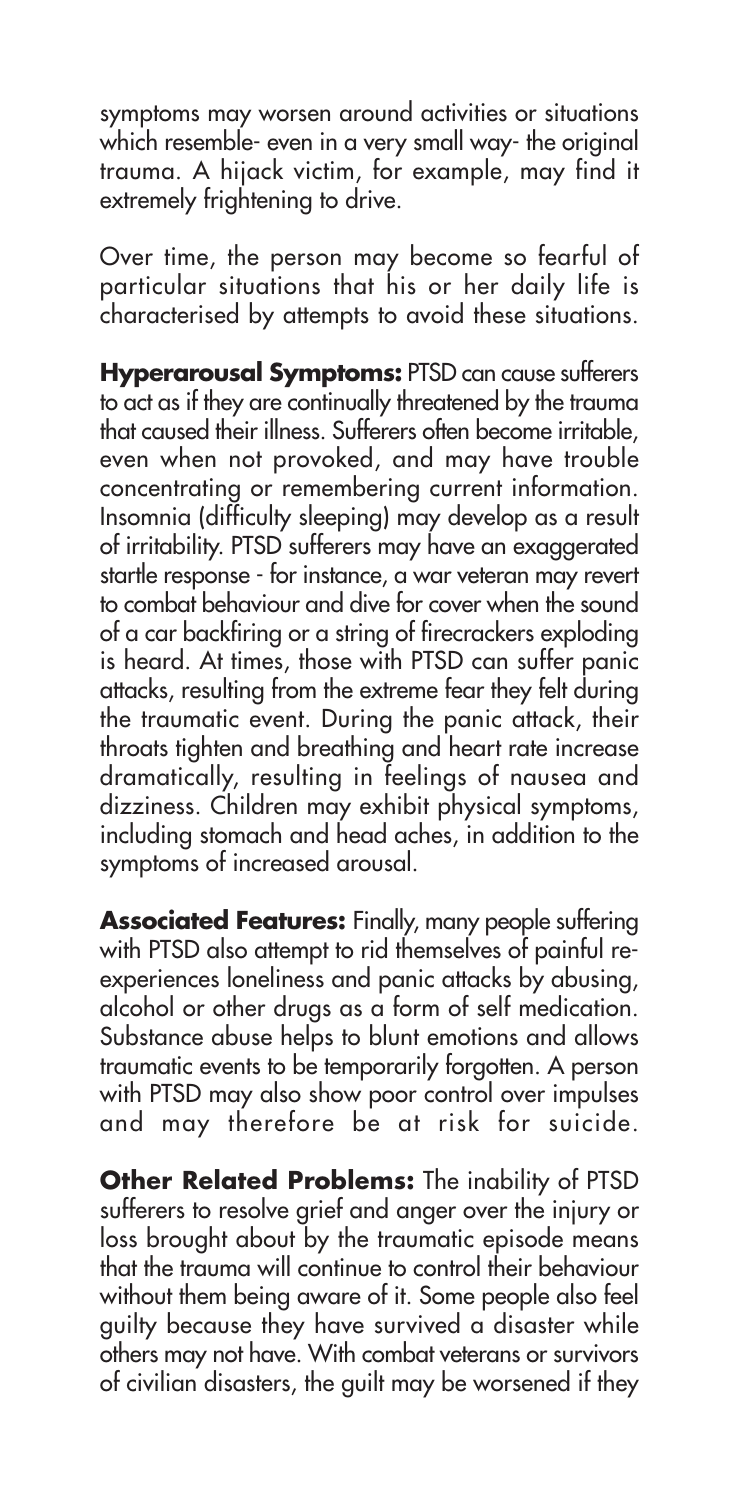witnessed or participated in behaviour that was necessary for survival but unacceptable in contemporary society. Such guilt can deepen depression as the person begins to view himself or herself as an unworthy failure.

## **Appearance of symptoms and diagnosis:**

Symptoms typically appear within a few weeks of the trauma event, but on rare occasions, there may be a long gap between the trigger event and the onset of PTSD symptoms. Some people may go on for months or even years before displaying any of the symptoms associated with PTSD. The disease is diagnosed as PTSD only if the symptoms persist for longer than one month, with symptoms appearing within three months of the event. Recovery time can range from six months upwards.

The diagnosis of PTSD may be difficult because both the patient and the therapist may overlook a distant episode or event that may have brought on the disorder or catalysed its development. Often a patient may forget the incident or simply fail to tell the therapist about it in the belief that the event is not important. It is therefore essential that a person seeking help for emotional problems informs the therapist about any traumatic experience. This will enable the therapist to better consider whether the trauma in question is related to the patient's current difficulties.

A further confounding factor is the occurrence of other symptoms and diseases together with PTSD. The very nature of the disease results in feelings of depression, anxiety and even social withdrawal, thus carrying with it symptoms of depression, panic disorder and social phobia. Sleep problems, avoidant behaviour and substance abuse associated with PTSD may mimic other psychiatric disorders.

## **Treatment:**

Today psychiatrists and other medical professionals have good success in treating the very real effects of PTSD. Using a variety of treatment methods, they help people who suffer with PTSD to work through their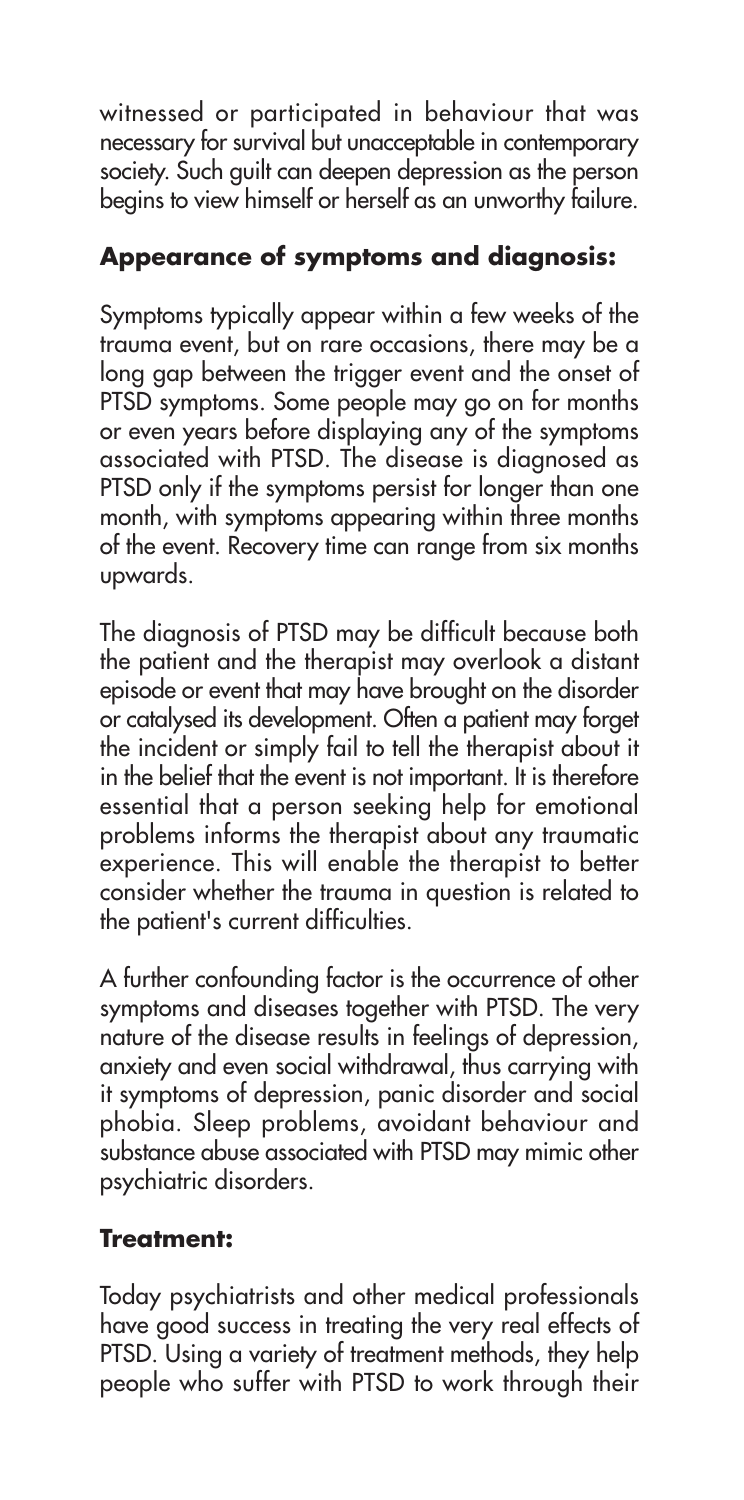trauma and pain to resolve their expressed grief. It is important to be gentle and to give yourself time to heal. Having survived a trauma stresses both the mind and body. A person who has survived a trauma cannot expect to function as they normally do immediately after the trauma and it is not a good time to make important decisions.

One important form of therapy for those with PTSD is cognitive behavioral therapy (CBT). This treatment approach focuses on coping with the PTSD sufferer's painful and intrusive patterns of behaviour by teaching him or her relaxation techniques, and examining (and challenging) his or her mental processes. A therapist using CBT to treat a person with PTSD might, for example, help a patient who is provoked into panic attacks by loud street noises by setting a schedule that gradually exposes the patient to such noises in a controlled setting until he or she becomes "desensitized" and thus is no longer so prone to terror. Using other such techniques, patient and therapist explore the patient's environment to determine what might aggravate the PTSD symptoms and work with the patient to reduce the sensitivity or to teach them new skills for coping. An important part of the desensitization process is teaching the mind and body to relax again. Here the therapist would use relaxation techniques such as progressive muscle relaxation and breathing exercises.

In addition, therapists may recommend family therapy because the behaviour of the spouse and children may result from and affect the individual suffering from PTSD. Spouses and children often report their loved one doesn't communicate, show affection, or share family life. By working with the family, the therapist can work to bring about change within the family. Its members can learn to recognize and cope with the range of emotions each feels. They do this by learning good communications, parenting and stress management techniques.

Therapy involving discussion groups or support groups is another effective treatment for many suffering from PTSD. This method encourages survivors of similar traumatic events to share their experiences and reactions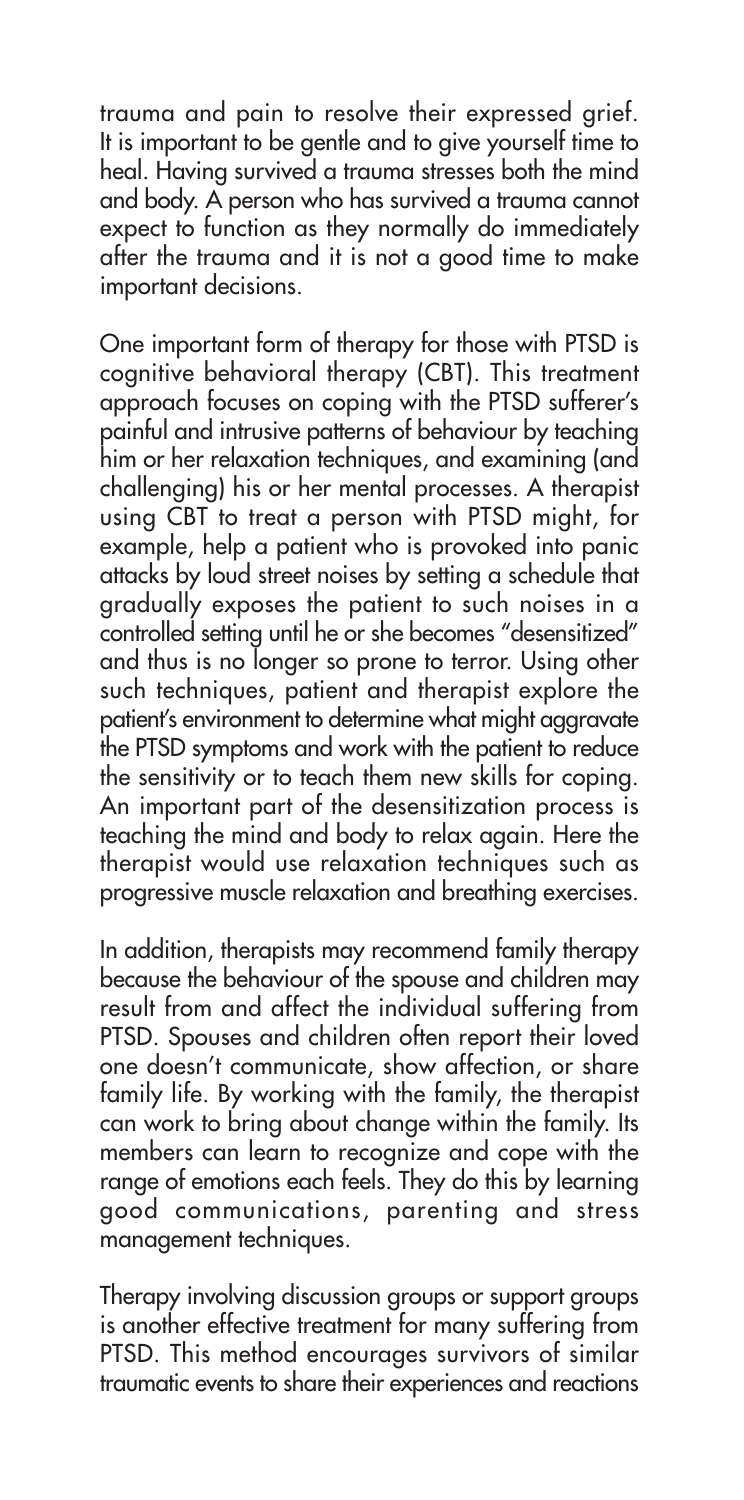to them. In doing so, group members help each other realize that many people would have done the same thing and felt the same emotions. That, in turn, helps the individual realise that he or she is not uniquely unworthy or guilty. Over time, individuals change their opinions of themselves and others, and can build a new view of the world and redefine a positive sense of self.

**Counseling and debriefing:** Trauma counseling is another effective way of coping with the experience. The person may go for individual sessions where he or she can talk through the experience and work through the painful feelings such as anger, sadness and guilt. Ways of coping with the symptoms can be explored. A person seeking help for an emotional problem should always inform the therapist about any traumatic experiences.

Debriefing is a form of crisis intervention which is used when a group of people have been through a traumatic event together. It is a structured group meeting that allows for each group member to vent their feelings and reactions to the event(s). It is not psychotherapy psychological counseling. Debriefing is not a "curative" intervention and does not necessarily prevent reactions from occurring, but it does provide the individual with a framework to contain and understand his/her reaction and to take further action. Currently, the usefulness of debriefing is being reviewed, as it has been shown that in some cases, if the victim of trauma is "forced" into debriefing, this could aggravate the anxiety. It is agreed that in the immediate period following a traumatic exposure, the victim should be offered debriefing, but that this should take place when the person feels ready for such an intervention. To this end, regular contact and follow up of such a patient is useful.

#### **Medication:**

Medication can help to control the symptoms of PTSD. Antidepressant medication are particularly helpful in treating the core symptoms of PTSD. The term "antidepressant" is not an appropriate one, as these agents are useful for PTSD even when severe depression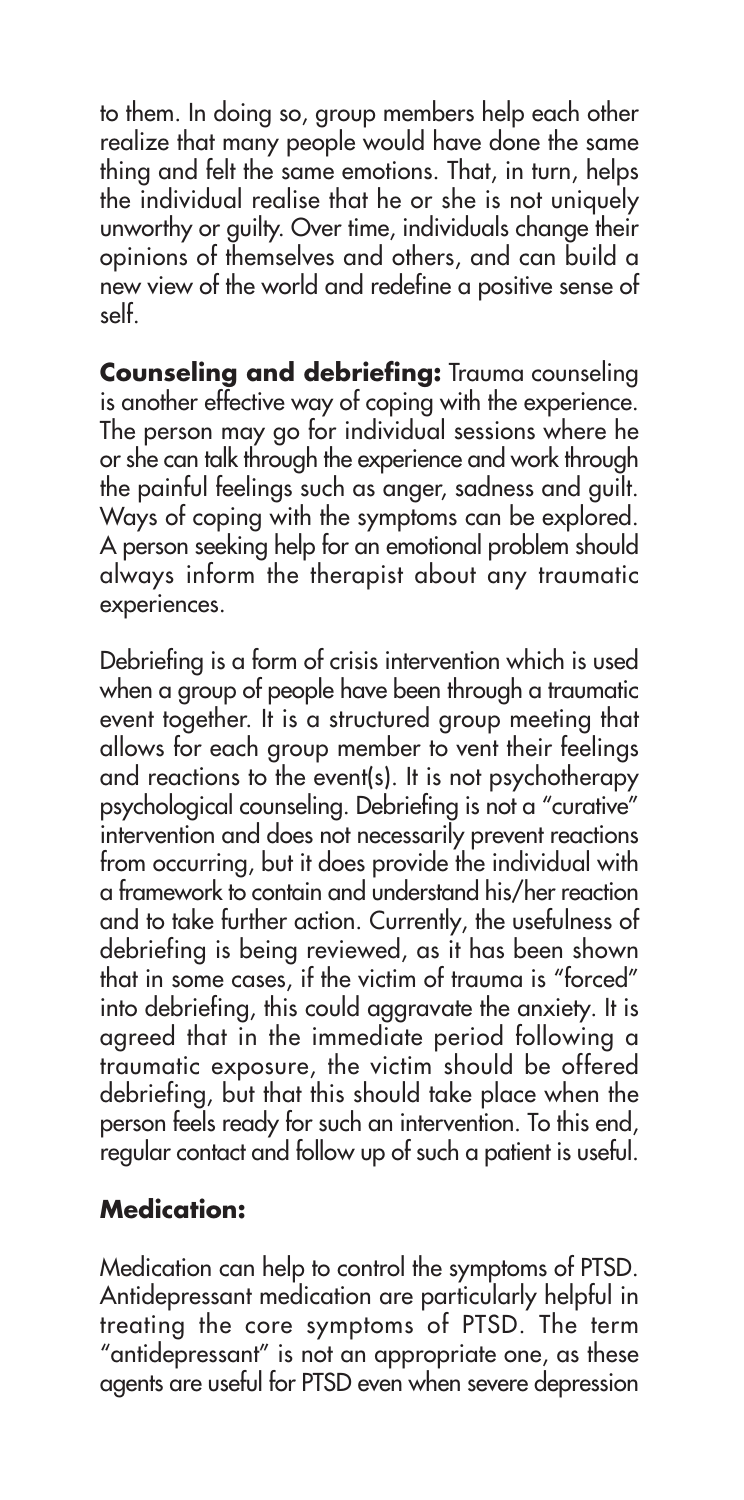is not present. These agents are safe and non- addictive (in contrast to certain other kinds of medication sometimes used to decrease anxiety).

There are several classes of antidepressants that can be used for PTSD. Tricyclics such as amitriptyline and imipramine have proved to be effective for PTSD, but their usefulness in blocking intrusive thoughts seems to be limited. Dosages for the treatment of PTSD may sometimes be higher than those used for depression, and it is normally necessary to treat the condition for longer periods of time (more than a year).

The SSRI class of antidepressants have also been used with success in the treatment of PTSD, and they generally are better tolerated than the tricyclic antidepressants. Of all the available antidepressants, they seem to address most of the "spectrum" of symptoms of PTSD and in many cases are now considered to be the first line of treatment. These medications can initially worsen agitation and therefore would have to be introduced slowly with the dose being titrated up slowly. Examples of this class are fluoxetine, paroxetine and fluvoxamine.

Whilst tranquilizers such as the class of medications called the benzodiasepines may be useful for managing acutely anxious patients (eg severe panic attacks), they should be used with caution, as they are potentially addictive and could delay the healing process in the long term.

In select cases, additional medication may be prescribed. These include the newer, and safer antipsychotic medications such as olanzapine and risperidone. These should however, only be prescribed by a psychiatrist.

It is important to realise that medication will often bring about a reduction in the symptoms of PTSD, but that continued psychotherapy is also often necessary to resolve the emotions and thoughts regarding the traumatic event.

As with the treatment of all anxiety and depression disorders, the most effective treatment for PTSD often involves a combination of medication and psychotherapy.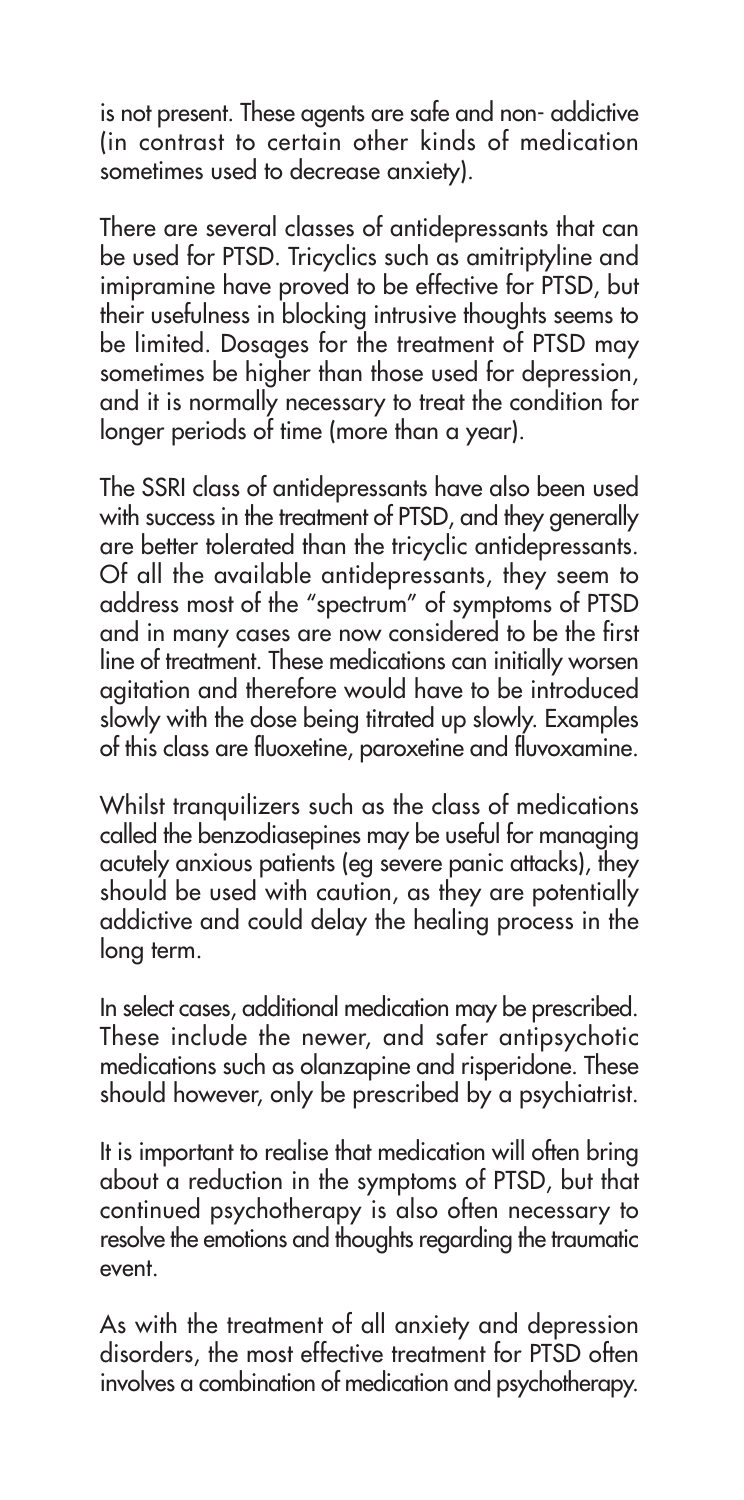## **Myths and Facts:**

- **Myth** PTSD is only seen in people with 'weak' characters, who are unable to cope with traumatic events in the same way as everyone else.
- **Fact** PTSD can affect anyone who has experienced trauma, and involves specific chemical changes in the brain, occurring in response to the experience of a traumatic event.
- **Myth** Everybody has been through a frightening experience and must therefore be suffering from one or more symptoms of PTSD as a result.
- **Fact** The specific brain-based stress responses seen in PTSD differ from those observed in normal anxiety. The experience of normal anxiety and PTSD are in fact markedly different.
- **Myth** Stress reactions to trauma exist, but these should not be considered as a serious medical problem.
- **Fact** PTSD is associated with high levels of co morbid mood, anxiety and substance related disorders. In addition, there may be significant impairment in occupational and social functioning.

### **Ongoing Research:**

Extensive research is currently underway into various aspects of PTSD. Studies are examining a wide range of clinical, genetic and population factors that influence the development and prevalence of the disease.

Research has shown that PTSD clearly alters a number of fundamental brain mechanisms, because of this, abnormalities have been detected in brain chemicals that mediate coping behaviour, learning and memory among people with the disorder. Recent brain imaging studies have detected altered metabolism and blood flow as well as anatomical changes in people with PTSD.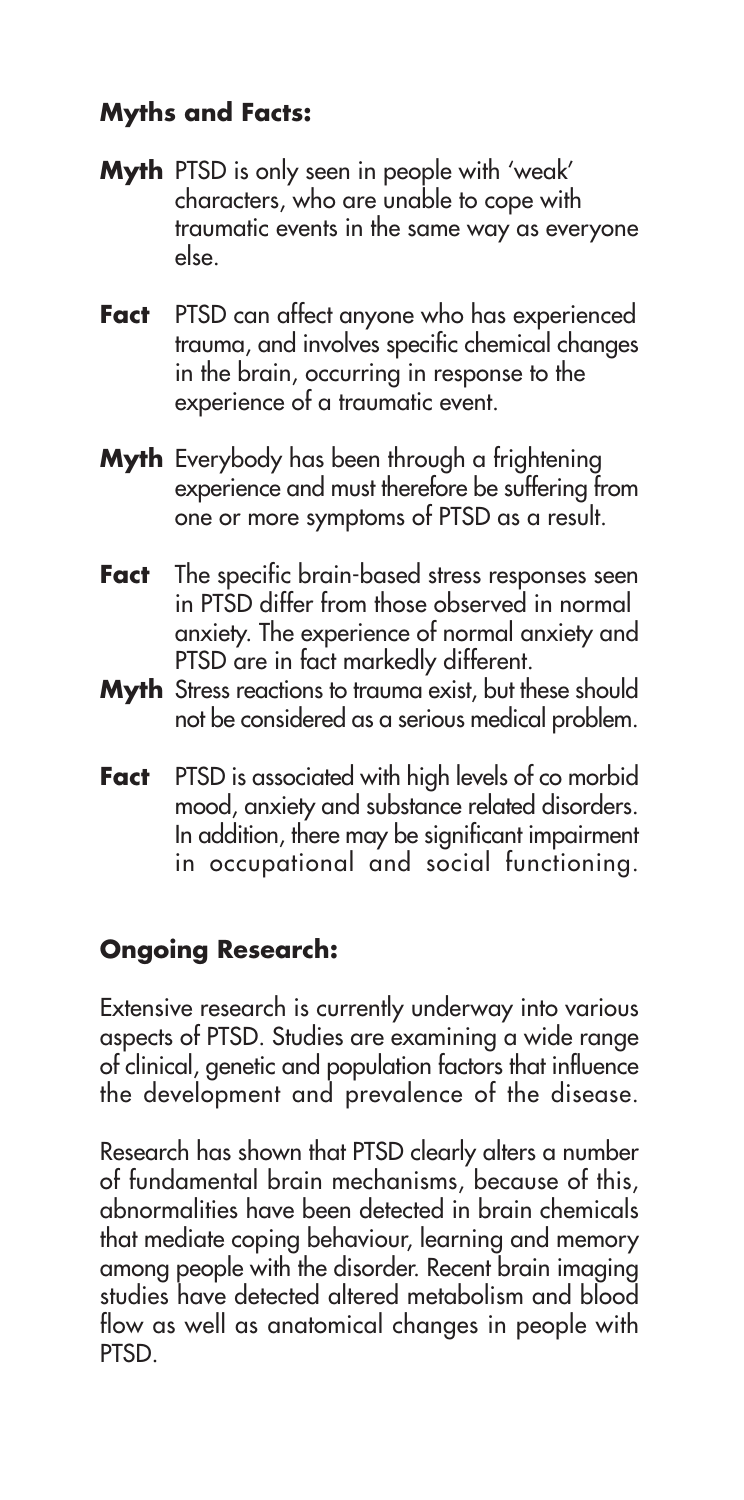The following are recent findings:

- Some studies show that debriefing people very soon after a catastrophic event may reduce certain PTSD symptoms. A study of 12 000 school children who survived a hurricane in Hawaii found that those who received counseling early on were coping substantially better two years later than those who did not.
- People with PTSD tend to have levels of key hormones involved in response to stress. Cortisol levels are lower than normal, while epinephrine and norepinephrine are higher than normal. Scientists have also discovered that people suffering from PTSD have alterations in the function of the thyroid and in neurotransmitter activity involving serotonin and opiates.
- When people are in danger, they produce higher levels of natural opiates, which can temporarily mask pain. It has been found that PTSD sufferers continue to produce those higher levels even after the danger haspassed; this may lead to the blunted emotions associated with the condition.
- It was previously believed that people who tend to disassociate themselves from trauma were showing a healthy response, but researchers now suspect these people may in fact be more prone to PTSD.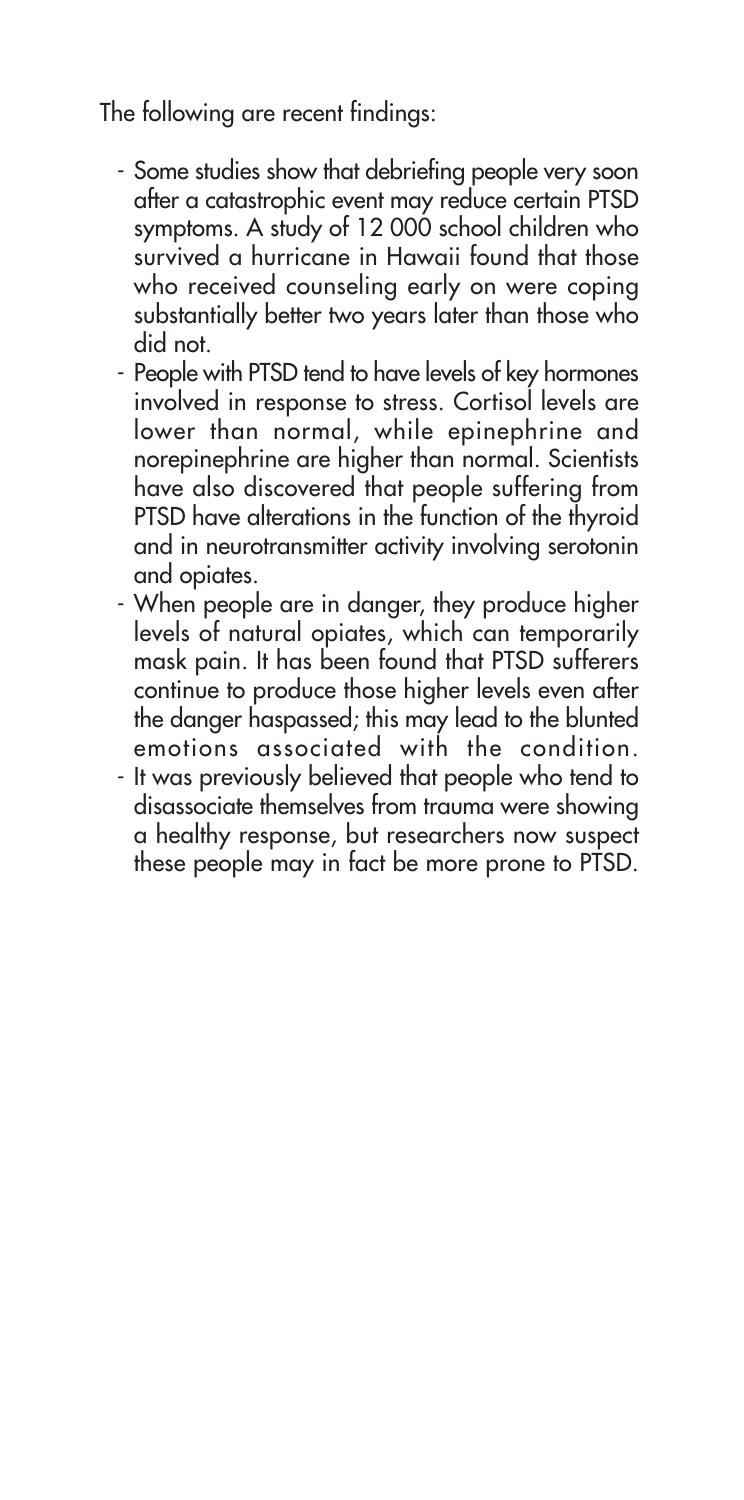### **Where can I seek Help?**

#### **The SA Depression and Anxiety Group**

(011) 783 1474/6 (011) 884 7074 (Fax) www.sadag.co.za

#### **Johannesburg**

The trauma clinic is a department of the Centre for the Study of Violence and reconciliation (CSVR). The clinic has extensive experience in trauma related work, as it has been involved in this field since 1988. The clinic is staffed by a multidisciplinary team, including psychologists, social workers and a psychiatric nurse.

Clinic services include:

- Individual counseling for people who have been affected by violence- both adults and children;
- Group debriefings for couples, families and company employees;
- Educative talks and workshops concerning the experience of and reaction to trauma and violence;
- Training courses for service providers working in trauma related fields (for example- police, social workers, paramedics and teachers.) These courses address different aspects of trauma, including the symptoms and basic management of traumatized employees. Telephone: (011) 403 5102.

#### **Cape Town**

- Post-Traumatic Stress Disorder Clinic- Telephone (021) 938-9229. This is part of the MRC Unit on Anxiety and Stress Disorder.
- The clinic offers a multi-model treatment approach, combining psychotherapy and medication. Appointments may be made through the Mental Health Information Centre at the above number.
- The clinic does research on PTSD, and costs are therefore minimal.
- The clinic offers a range of specialized investigations, including brain-imaging.
- Cape Town (021) 465- 7373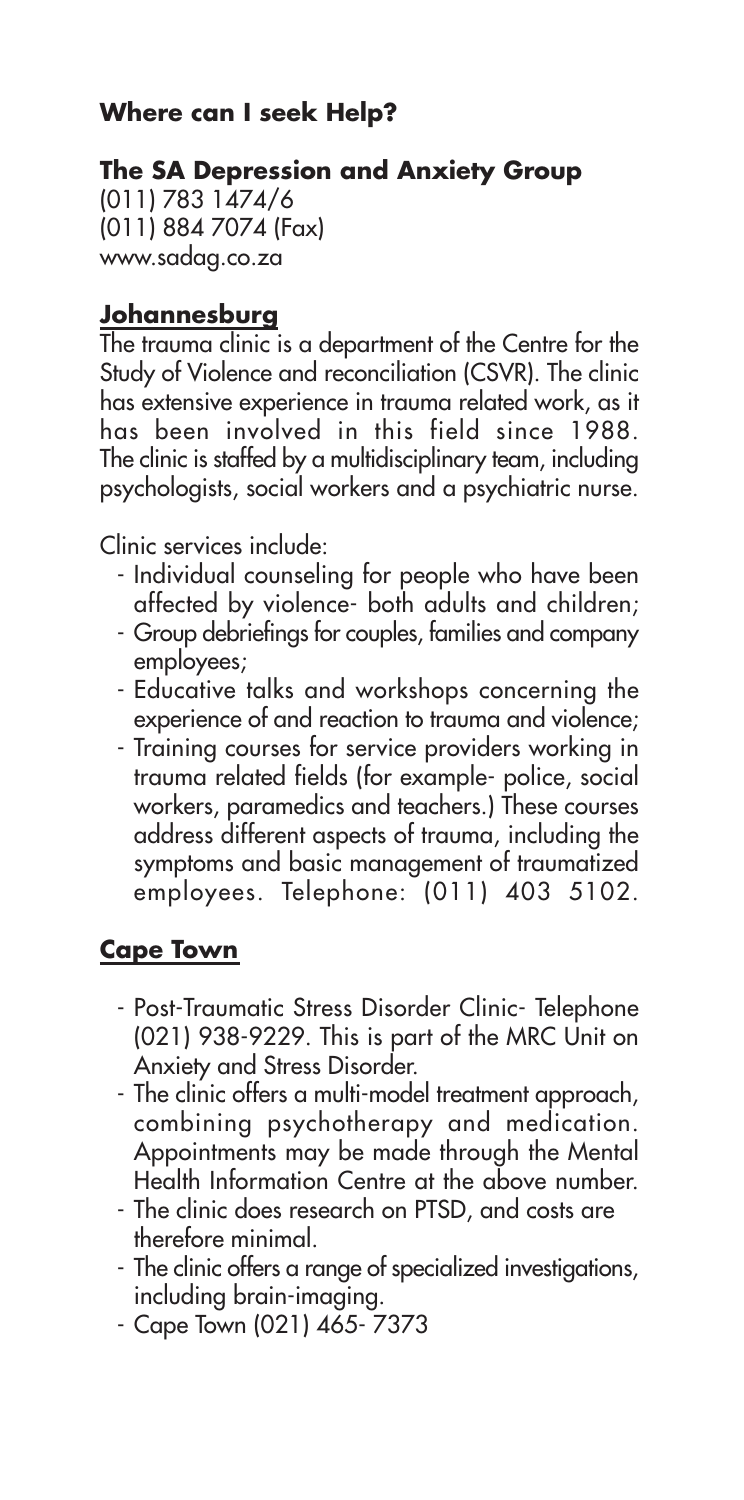#### **Durban**

Survivors of violence – (031) 305- 3497 Individual counseling service 8:30 am-4:30pm.

FAMSA Associations offer trauma debriefing in the following areas:

| - FAMŠA Bloemfontein     | (051) 525-2395      |
|--------------------------|---------------------|
| - FAMSA Boksburg         | (011) 892-4272/3/6  |
| - FAMSA Cape Town        | (021) 461- 7360/1/2 |
| - FAMSA Dullstroom       | (017) 254-0343      |
| - FAMSA Durban           | (031) 304-8991      |
| - FAMSA East London      | (043) 743-8277      |
| - FAMSA East Rand        | (011) 845-1840      |
| - FAMSA George           | (044) 874-5811      |
| - FAMSA Gordonia         | (011) 614-6855      |
| - FAMSA Grahamstown      | (046) 622-2580      |
| - FAMSA Head Office      | (011) 975-7106      |
| - FAMSA Kimberley        | (035) 832-1087      |
| - FAMSA Knysna           | (044) 382-5129      |
| - FAMSA Mafikeng         | (018) 381-6303      |
| - FAMSA Mossel Bay       | (044) 691-1411      |
| - FAMSA Outdtshoorn      | (044) 277-7020      |
| - FAMSA Parkwood         | (011) 788-4784-5    |
| - FAMSA Pietermaritzburg | (033) 342-4945      |
| - FAMSA Port Elizabeth   | (041) 788-4784-5    |
| - FAMSA Potchefstroom    | (018) 293-2272      |
| - FAMSA Pretoria         | (012) 460-0733      |
| - FAMSA Riegerpark       | (011) 910-4071      |
| - FAMSA Stutterheim      | (043) 683-1418      |
| - FAMSA Soweto           | (011) 984-4038      |
| - FAMSA Tshepong         | (011) 909-3255      |
| - FAMSA Tzaneen          | (015) 307-4833      |
| - FAMSA Upington         | (054) 332-5616      |
| - FAMSA Vaal Triangle    | (016) 933-8128      |
| - FAMSA Welkom           | (057) 352-5191      |
| - FAMSA West Rand        | (011) 766-3283      |
| - FAMSA Worcester        | (023) 347-5231      |

Alternatively, contact the Federation of Mental Health Offices:<br>Daveyton Daveyton (011) 424-8812 Eldorado Park (011) 945-1291 Reiger Park (011) 910-4071<br>Soweto (011) 984-4 Soweto (011) 984-4038/9<br>Tembisa (011) 926-2857 Tembisa (011) 926-2857 Laudium (012) 374-3002 Pretoria (012) 332-3927<br>Cape Town (021) 447-9040 Cape Town (021) 447-9040 Durban (031) 304-2404/5/6 Bloemfontein (051) 447-2973  $(043)$  722-9680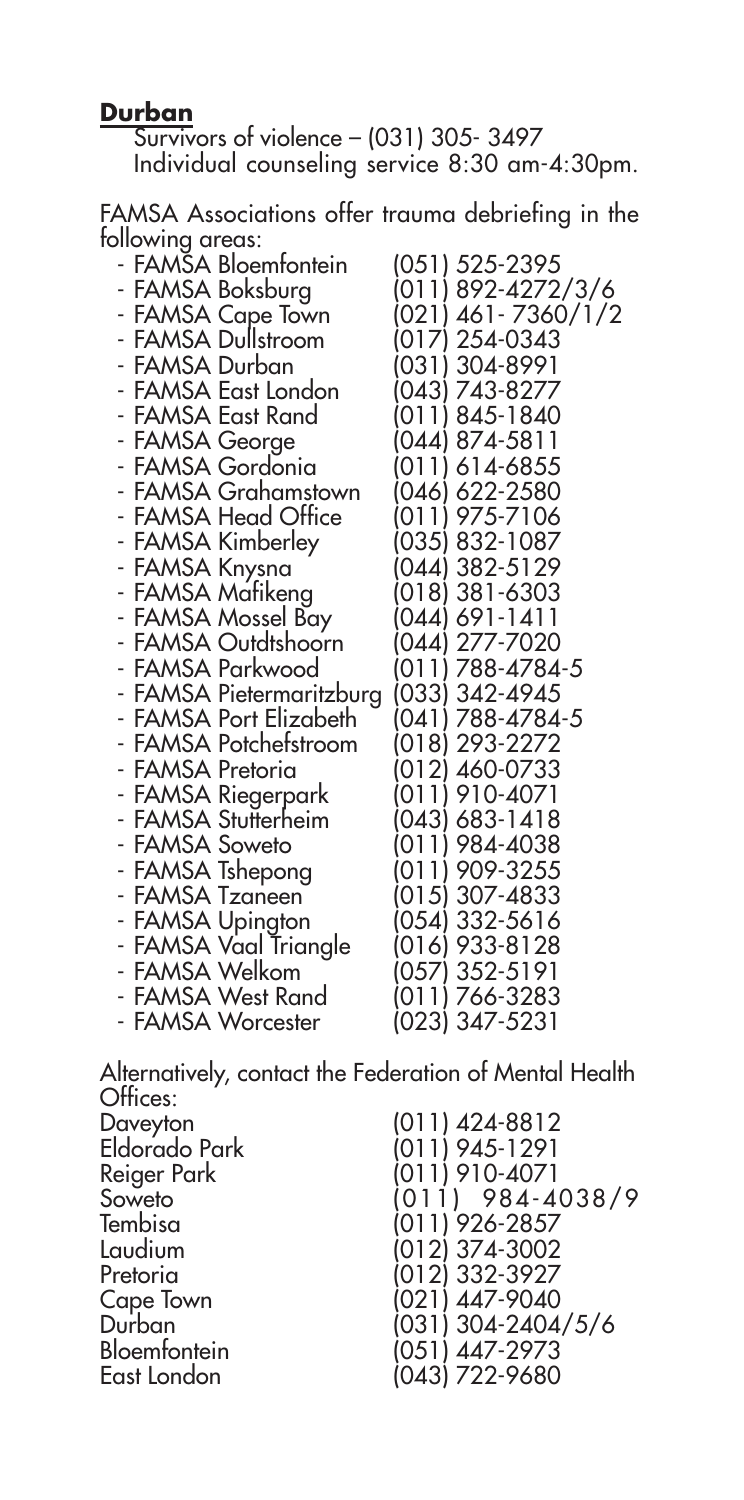| Empangeni        | (0351) 772-5996  |
|------------------|------------------|
|                  | Or 772-7430      |
| Ermelo           | (017) 819-3184   |
| Middleburg       | $(013)$ 282-7177 |
| Pietermaritzburg | (033) 345-6882   |
| Potchefstroom    | $(018)$ 297-5270 |
| Secunda          | (017) 631 - 2506 |
| Tzaneen          | $(015)$ 307-4732 |
| Uitenhage        | $(041)$ 922-8025 |
| Vanderbijlpark   | (016) 931 - 2910 |
| Welkom           | (057) 352-1046   |

### **THE SIX STEPS TOWARDS RECOVERY:**

- **STEP 1**: Understand the symptoms-they are part of the disease and will eventually pass.
- **STEP 2:** Feelings of guilt are normal- they represent a way of taking back control. Help from a counselor may be beneficial.
- **STEP 3:** Talk about your experience in detail-your thoughts, feelings and fears. Tell people you are close to that you want to talk about it.
- **STEP 4:** Take control of your life as soon as possible. It is not advisable to go for sleep therapy, on leave or on holiday. It is best to face your fears and feelings rather them to avoid them.

Exercise (mild aerobic work-outs may help with feelings of depression).

Do what you normally do- if you find this difficult, get the support of family and friends. It is also important not to push yourself to the point of failure; rather take things slowly and gradually.

- **STEP 5:** Understand that you are going through a process- you will get better, but it may take some time.
- **STEP 6:** Help those around you to cope with both their trauma and your trauma. Your family and friends may also be struggling with what you've been through.

There are excellent clinics across the countryplease try and get help. You may only need a few sessions with a therapist or counselor.